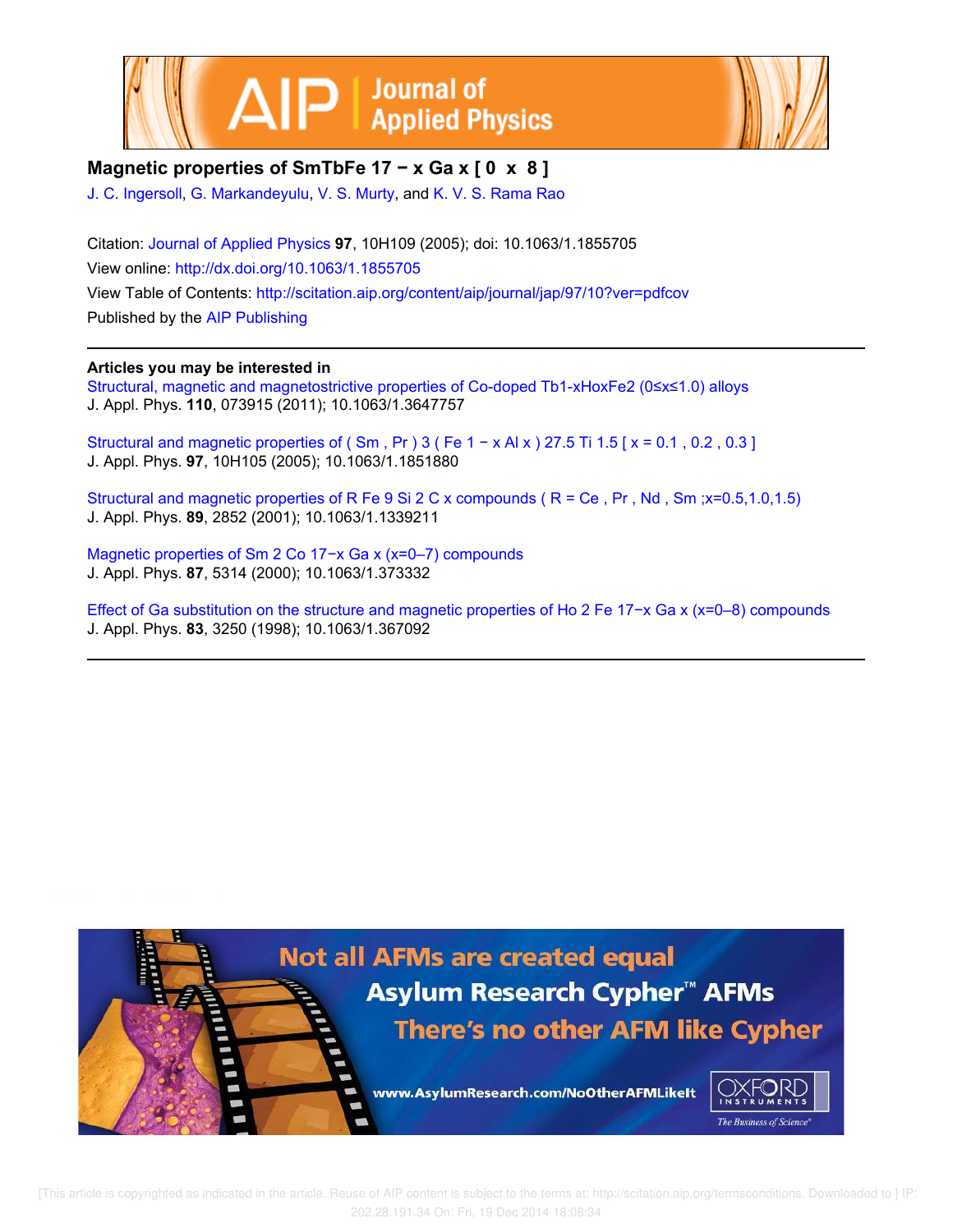# **Magnetic properties of SmTbFe17−xGa<sup>x</sup>** †**0ÏxÏ8**‡

J. C. Ingersoll, G. Markandeyulu, V. S. Murty, and K. V. S. Rama Rao *Magnetism and Magnetic Materials Laboratory, Department of Physics, Indian Institute of Technology Madras, Chennai - 600 036, India*

(Presented on 9 November 2004; published online 11 May 2005)

Magnetic properties of  $(Sm_{0.5}Tb_{0.5})$ <sub>2</sub>Fe<sub>17−*x*Ga<sub>*x*</sub></sub> [mentioned subsequently as SmTbFe<sub>17−*x*Ga<sub>*x*</sub>]</sub> have been investigated. All the compounds have formed in rhombohedral  $Th_2Zn_{17}$  structure with traces of  $\alpha$ -Fe. The saturation magnetization decreases with increasing *x* and is attributed to the modification of the density of states of 3*d* band due to the low lying 3*p* band of Ga. The increase of Curie temperature up to *x*=3 and subsequent decrease is explained on the basis of band narrowing. The easy direction of magnetization is in the *ab* plane up to  $x=5$  and changes along the *c* axis for *x* =7. © *2005 American Institute of Physics*. fDOI: 10.1063/1.1855705g

#### **I. INTRODUCTION**

Rare-earth iron compounds based on the hexagonal and rhombohedral 2:17-type structure have low Curie temperatures and planar anisotropy at room temperature both of which and magnetization have been reported to improve upon the interstitial modification by nitrogen or carbon.<sup>1,2</sup> The thermal stability and Curie temperatures have been improved substantially by the substitution of nonmagnetic atoms such as Al, Ga, Si, for Fe. $3-8$  Interstitial modification with nitrogen $9$  and carbon $8$  has been reported to increase magnetization and Curie temperature. Ingersoll *et al.*<sup>10</sup> have reported that substitution of Ga and Si for Fe in  $ErPrFe_{17}$  has increased  $T_C$  until Ga/Si=3.5. Rama Rao *et al.*<sup>11</sup> have reviewed the magnetic properties vis-à-vis preferential occupancy of magnetic and nonmagnetic substituent elements for Fe in 2:17 compounds. In addition to modifying the Fe sublattice anisotropy, the total anisotropy may also be modified using two rare-earth elements. The purpose of this paper is to present the effect of Ga substitution on the structural and magnetic properties of SmTbFe<sub>17</sub>.

#### **II. EXPERIMENTAL DETAILS**

All the compounds were prepared by arc melting the stochiometric amounts of starting elements (Sm and Tb, 99.9% pure; Fe, 99.95% pure; Ga, 99.99% pure) in argon atmosphere. The ingots were melted several times to ensure the homogeneity. The loss in the rare-earth element upon melting has been compensated for with 15% of Sm and 3% of Tb in excess so that the net weight loss after melting is less than 0.5%. The ingots were wrapped by tantalum foil, sealed in quartz tube at vacuum (pressure $\leq 10^{-5}$ torr) and annealed at 950 °C in high pure argon atmosphere for seven days and quenched in ice water mixture. X-ray diffraction (XRD) measurements on powder samples were performed using Fe *K*<sup>a</sup> radiation. Magnetization measurements were carried out using a vibrating sample magnetometer (PAR make, Model no. 155). The samples for the anisotropy studies have been prepared as discussed in Ref. 10.

#### **III. RESULTS AND DISCUSSION**

The powder XRD patterns of the SmTbFe<sub>17−*x*</sub>Ga<sub>*x*</sub> compounds are shown in Fig.  $1(a)$ . Si is used as a standard in order to take care of the instrumental errors in the angles. All the compounds have been formed in the rhombohedral Th<sub>2</sub>Zn<sub>17</sub>-type structure with traces of  $\alpha$ -Fe, with the amount becoming not detectable at higher concentrations of Ga. Both the lattice parameters *a* and *c* and therefore the volume increase with Ga concentration (Table I) in accordance with the relative atomic radii of Ga and Fe. $3-11$ 

The magnetizations in all the compounds have reached almost their respective saturation values  $(M<sub>s</sub>)$  which were obtained from the Honda plots [*M* vs  $1/H$  plots near saturation where *M* is expanded in powers of 1/*H* and higher order terms are neglected near saturation; *M<sup>s</sup>* corresponds to 1/*H*  $=0$ ]. The value of  $M<sub>s</sub>$  decreases with increase in Ga concentration (Fig. 2). The magnetization in a  $R_2Fe_{17}$  compound has strong dependence on the volume similar to the magnetovolume effect in fcc iron.<sup>9</sup> Interstitial modification by N or C has been reported to expand the lattice and subsequently cause an increase in the magnetization and Curie temperature.<sup>1,2</sup> However, in the present case, while the lattice



FIG. 1. X-ray diffraction patterns of SmTbFe<sub>17−*x*</sub>Ga<sub>*x*</sub>. (a) Free particles. (b) Field oriented particles.

 [This article is copyrighted as indicated in the article. Reuse of AIP content is subject to the terms at: http://scitation.aip.org/termsconditions. Downloaded to ] IP: 202.28.191.34 On: Fri, 19 Dec 2014 18:08:34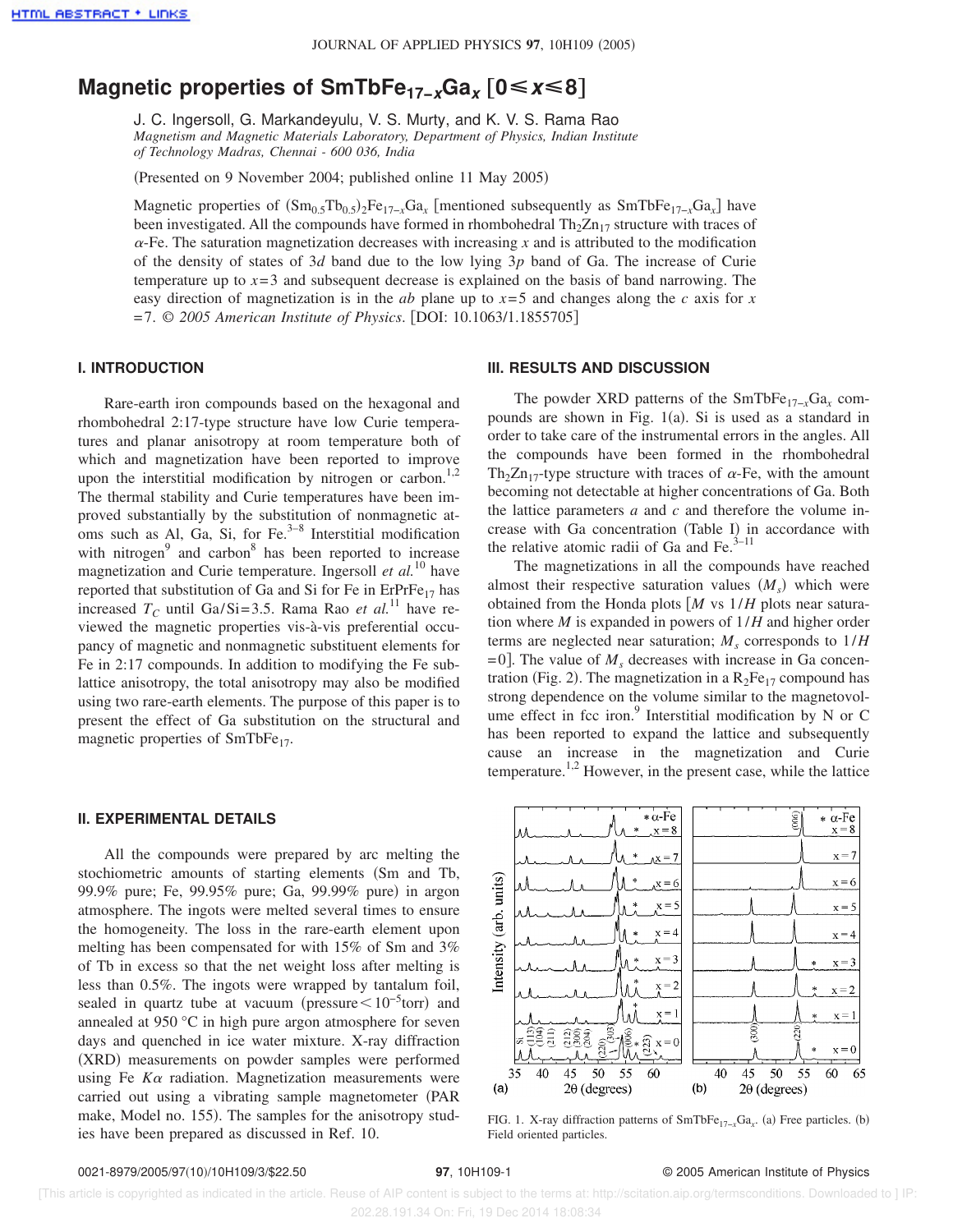| $\boldsymbol{\mathcal{X}}$ | $a(\AA)$ | $c(\AA)$ | c/a   | $V(\AA^3)$ | $H_A(kOe)$ |
|----------------------------|----------|----------|-------|------------|------------|
| $\mathbf{0}$               | 8.535    | 12.480   | 1.462 | 787        | 32.9       |
| 1                          | 8.560    | 12.490   | 1.459 | 793        | 29.3       |
| $\overline{2}$             | 8.594    | 12.521   | 1.457 | 800        | 26.9       |
| 3                          | 8.608    | 12.547   | 1.458 | 805        | 24.6       |
| $\overline{4}$             | 8.639    | 12.625   | 1.461 | 816        | 22.2       |
| 5                          | 8.660    | 12.640   | 1.459 | 821        | 18.2       |
| 6                          | 8.703    | 12.675   | 1.456 | 831        | 8.5        |
| 7                          | 8.736    | 12.676   | 1.451 | 838        | 15.2       |
| 8                          | 8.791    | 12.658   | 1.440 | 847        | 16.1       |

TABLE I. Lattice parameters, unit cell volumes, and anisotropy fields  $H_A$  of SmTbFe<sub>17−*x*</sub>Ga<sub>*x*</sub>.

expands with Ga, magnetization decreases. Such observations have been reported by others as well; Sabiryanov and Jaswal form the band structure calculations in Ga doped  $\text{Sm}_2\text{Fe}_{17}$ .<sup>12</sup> They have reported that substitution of Ga causes narrowing of the Fe 3*d* band due to reduced hybridization. On the other hand, the weakly polarized Ga states at the bottom of the Fe 3*d* band promote similar iron states mostly from the majority spin to this energy region. This effect decreases the magnetization. At higher Ga concentration, the magnetic dilution effect may take over the band modification effects.

The Curie temperature of SmTbFe17−*x*Ga*<sup>x</sup>* increases from 408 K for SmTbFe<sub>17</sub> to 586 K for  $x=3$  compound and decreases with further increase in Ga. The effect of Tb substitution is that the Curie temperatures are slightly less than those for the corresponding  $\text{Sm}_2(\text{Fe}_{1-x}\text{Ga}_x)_{17}^{13}$  Ga when substituted for Fe in  $R_2Fe_{17}$  systems occupies 18*h* site for low Ga concentrations. $14$  This and the lattice expansion probably cause narrowing of the Fe 3*d* band. Sabiryanov and Jaswal<sup>15</sup> have shown that substitution of Ga in  $Sm_2Fe_{17}$ causes the 3*d* band to become narrower leading to an increase of the exchange interactions. Huang and Ching<sup>16,17</sup> have shown from the electronic structure calculations in Al/Ga/Si substituted  $Nd_2Fe_{17}$  that the variation in  $T_C$  mainly depends on the density of states (DOS) at  $E_F$ . They have obtained partial density of states of Ga  $(4p)$  band that has been hybridized with the Fe (3*d*) band and shown that the Ga  $(4p)$  band extends all the way to the Fermi level. Sabiryanov and Jaswal<sup>15</sup> have performed *ab initio* calculations of Curie temperature of  $Sm<sub>2</sub>Fe<sub>16</sub>Ga$ , by means of self-consistent spin



FIG. 2. Magnetization  $M_s$  and Curie temperature  $T_c$  of SmTbFe<sub>17−*x*</sub>Ga<sub>*x*</sub>.

polarized band structure calculation on the basis of a model proposed by Mohn and Wohlfarth $18$  in terms of the DOS of the spin up and spin down bands at the Fermi level and have shown that a decrease in DOS at  $E_F$  enhances  $T_C$ . The increase in  $T_C$  seems to be related to the anisotropic expansion of the lattice with Ga. The *c*/*a* ratio is given in Table I. It decreases initially. This could be due to the preferential occupancy of Ga in the 18*h* sites, causing the expansion of *a* more than that of *c*. This may cause an effective band narrowing leading to the increase of *TC*. However, the increase in  $c/a$  for  $2 \le x \le 3$  could have been overwhelmed by the already narrowed 3*d* band (hence increase of  $T_C$ ). Such an observation has been reported by Venkatesan *et al.*<sup>19</sup> as well in Sm2Fe17−*x*Ga*<sup>x</sup>* . For higher Ga concentration in SmTbFe<sub>17-*x*</sub>Ga<sub>*x*</sub> ( $x$  > 3), 18*f* site too is occupied, causing the lattice to continue to expand. However, magnetic dilution may be predominant over the band narrowing, causing the  $T_C$  to decrease.

The XRD patterns of magnetically aligned samples are shown in Fig.  $1(b)$ . Substitution of Ga is seen to change the easy magnetization direction (EMD) from planar to axial gradually from a Ga concentration of 6, as seen from a strong  $(006)$  reflection and the absence of any other reflections. In  $Sm_2(Fe_{1-x}Ga_x)_{17}$ , there is a region  $(2 \le x \le 5)$  in which the EMD is axial, whereas in  $\text{Tb}_2(\text{Fe}_{1-x}\text{Ga}_x)_{17}$  the EMD is axial above  $x=5$ .<sup>19,20</sup> Thus, in the present case, Tb seems to have aided the stabilization of the uniaxial anisotropy. Probably, the presence of Tb modifies the crystalline electric fields (through the second order crystal field parameter  $A_2^0$  coupled with negative  $\alpha_J$  for Tb) aiding the EMD to remain axial. Magnetization measurements have been carried out at 80 K along the hard and easy directions. By extrapolating the magnetization curve along the hard direction to meet that along the easy direction, the anisotropy fields  $(H_A)$  have been determined. The variation of anisotropy field with the concentration is shown in Table I. The anisotropy field is found to decrease with *x* until  $x \le 6$  and starts increasing for the higher values of *x*.

#### **IV. CONCLUSIONS**

The substitution of Ga in  $SmTbFe_{17}$  leads to an anisotropic expansion of lattice. The saturation magnetization decreases for the substitution of Ga substitutions and is attributed due to the change in the DOS at  $E_F$ . Curie temperature is found to increase for concentration up to 3 and to decrease